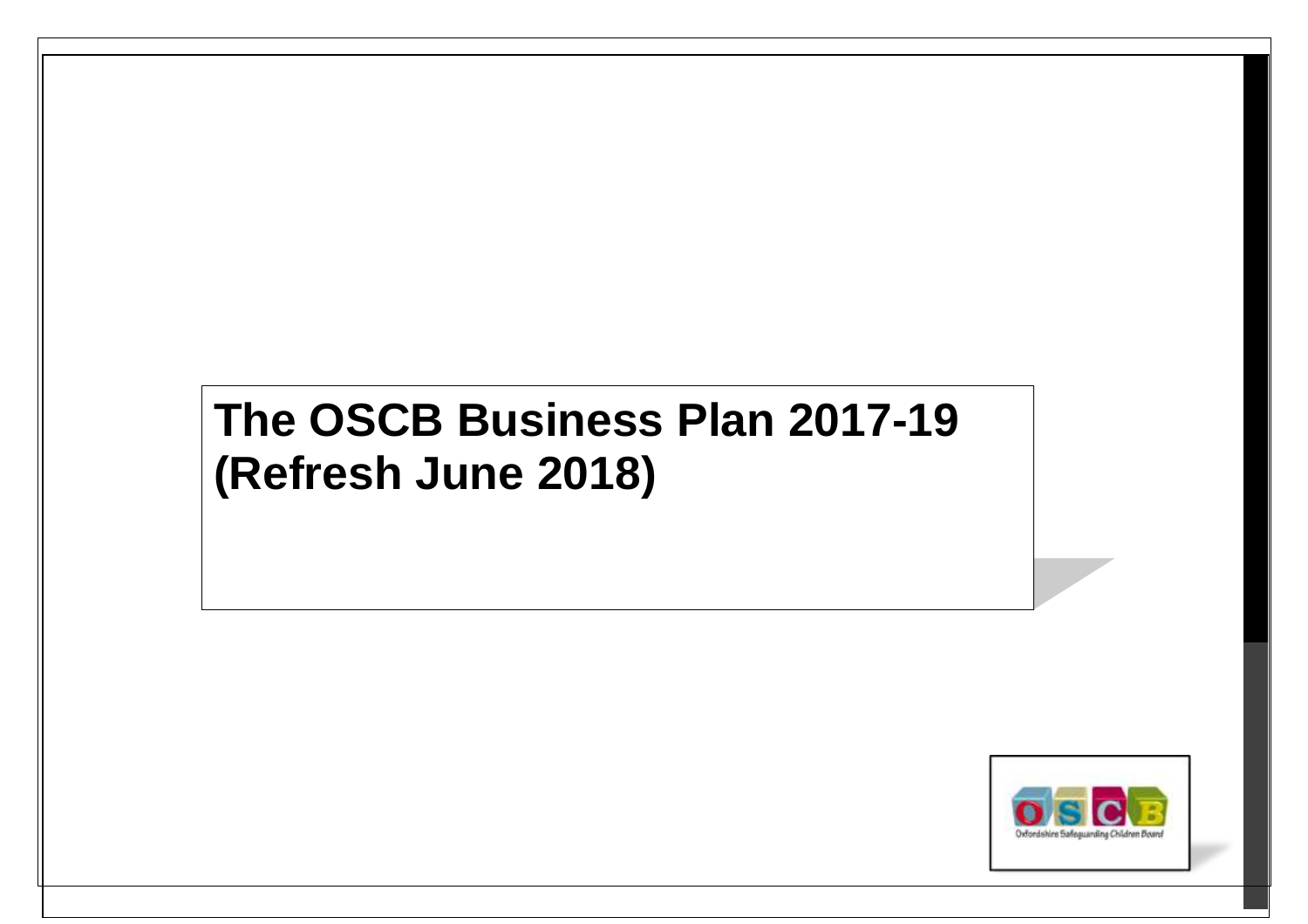## **The local context**

There are 141,800 young people aged under-18 in Oxfordshire *(mid-2015 estimates)*. This population has grown around 6% in the last ten years – mainly in urban areas such as Oxford, Didcot, Witney, Bicester, and Carterton. The percentage of the county's population from minority ethnic backgrounds is approximately 9%, although this figure more than doubles in Oxford City. In the next ten years there is likely to be significant population growth among children born to first generation migrants, particularly those from Middle Eastern, Asian, and new EU countries. According to the IDACI<sup>1</sup> rankings, Oxfordshire's more deprived areas tend to be in the urban centres of Oxford and Banbury, with further pockets in Abingdon and Didcot. Overall, Oxfordshire is ranked twelfth lowest on IDACI measure.

There are high levels of activity in every part of the safeguarding system including the child protection system and care proceedings. The number of children on a child protection plan rose to 730 at the end of 2017/18. The rate of growth of children subject to child protection plans is higher than both the national average and the average of similar authorities. In March 2011 there were 38% fewer children subject to a plan than the national average and the figure is now above the national average. Neglect is the most common reason for children to be subject to child protection plans (65%). This is an increase on last year and is higher than the national average where the proportion of children subject to child protection plans for the reason of neglect is 48%.

Children in care are those looked after by the local authority. The number of children in care rose by 6% to 691 at the end of 2017/18. The county still has fewer looked after children than the national average. With the considerable increase in looked after children, the number of children placed out of county and not in neighbouring authorities has increased from 77 to 155, which is a concern. The number of children who have gone missing from home has fallen in the last year from 798 to 733. The proportion of children who repeatedly went missing from home remained at around 19.3%.

The issues of elective home education, persistent absence and permanent exclusions are increasing safeguarding concerns. All of these issues have increased in the last 12 months making them a priority for action.

The number of children open to child and adolescent mental health services continues to increase and there has been a noted intensification in the complexity of need. In 2017/18 there were 6794 referrals into CAMHs 11% higher than the previous year when there were 6128 referrals The county's bullying survey shows that, in line with national trends and previous local results, those young people who are "different" from the majority in terms of experience of a long-term illness or disability, race, religion, or sexuality are likely to experience increased frequency of bullying and "feeling unsafe".

Multi-agency work to identify children and young people who may be at risk of child sexual exploitation (CSE) in Oxfordshire is coordinated by the Kingfisher Team. Prevalence reporting continues to highlight hot spots and the most vulnerable groups – it has highlighted the correlation with young people at risk of criminal exploitation in particular with respect to drugs.

<sup>1</sup> <sup>1</sup> IDACI is the index on 'income deprivation affecting children'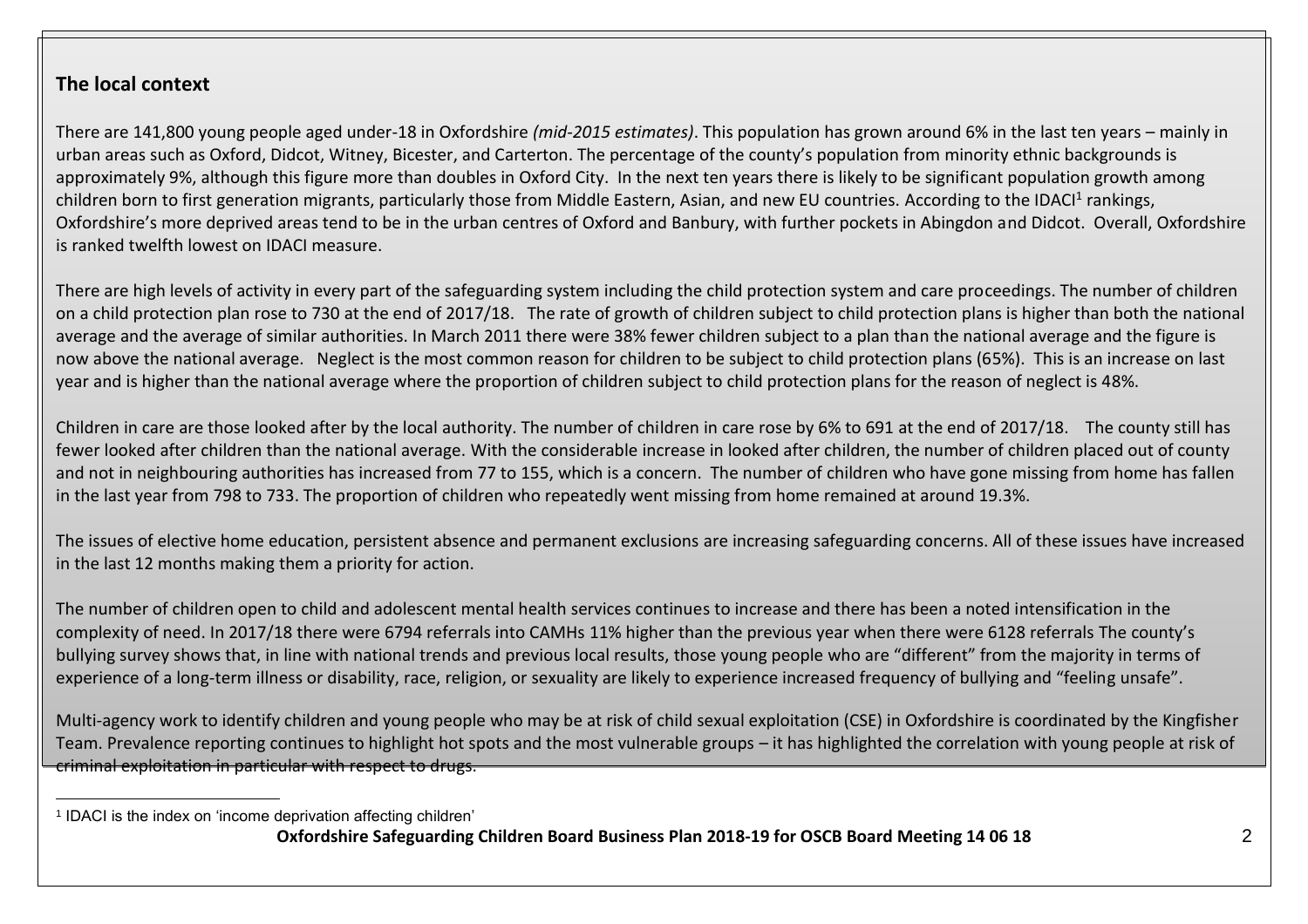## **OSCB aims for 2018-19**

**The Oxfordshire Safeguarding Children Board aims to:** 

- **1. provide leadership for effective safeguarding practice**
- **2. drive forward practice improvement**
- **3. ensure that children and young people are kept safe.**

**1.Provide leadership.** The OSCB has a leadership role to effectively co-ordinate agencies within the safeguarding partnership. In 2017 a new way of providing early help to families was launched in Oxfordshire which includes an updated threshold of needs. The OSCB has a remit to ensure that all partners understand this threshold, the safeguarding arrangements and that they work well to provide both early and ongoing help to families. The OSCB is clear that this remit is within the wider partnership context and links to work of the Children's Trust, the Oxfordshire Safer Partnerships and the districts' Community Safety Partnerships.

**2.Drive forward practice improvement** The OSCB's learning and improvement framework aims to improve practice across the child protection partnership. It draws out the repeated themes highlighted for action and enables us to focus on those safeguarding concerns which are most prevalent. Learning from case reviews is central to this. The OSCB provides guidance, procedures, learning summaries, local 'tools', learning events and core safeguarding training to support practice improvement.

**3. Ensure that children and young people are kept safe.** The OSCB and its partners have a role to ensure that where learning is understood it is implemented. The 'challenge' role of the board is essential. This ranges from running in-depth case audits to system checks, from meeting practitioners to senior managers reporting to the board, from evaluating training events to returning three months later to see what difference the training made to delegates' practice.

Within these three core aims the OSCB partners set out 8 priorities which remain a focus. The partners note the cross cutting challenges and barriers to implementing all these aims e.g. building the resilience of children; ensuring the right intervention in the right place as well as testing if investment is effective in improving safeguarding.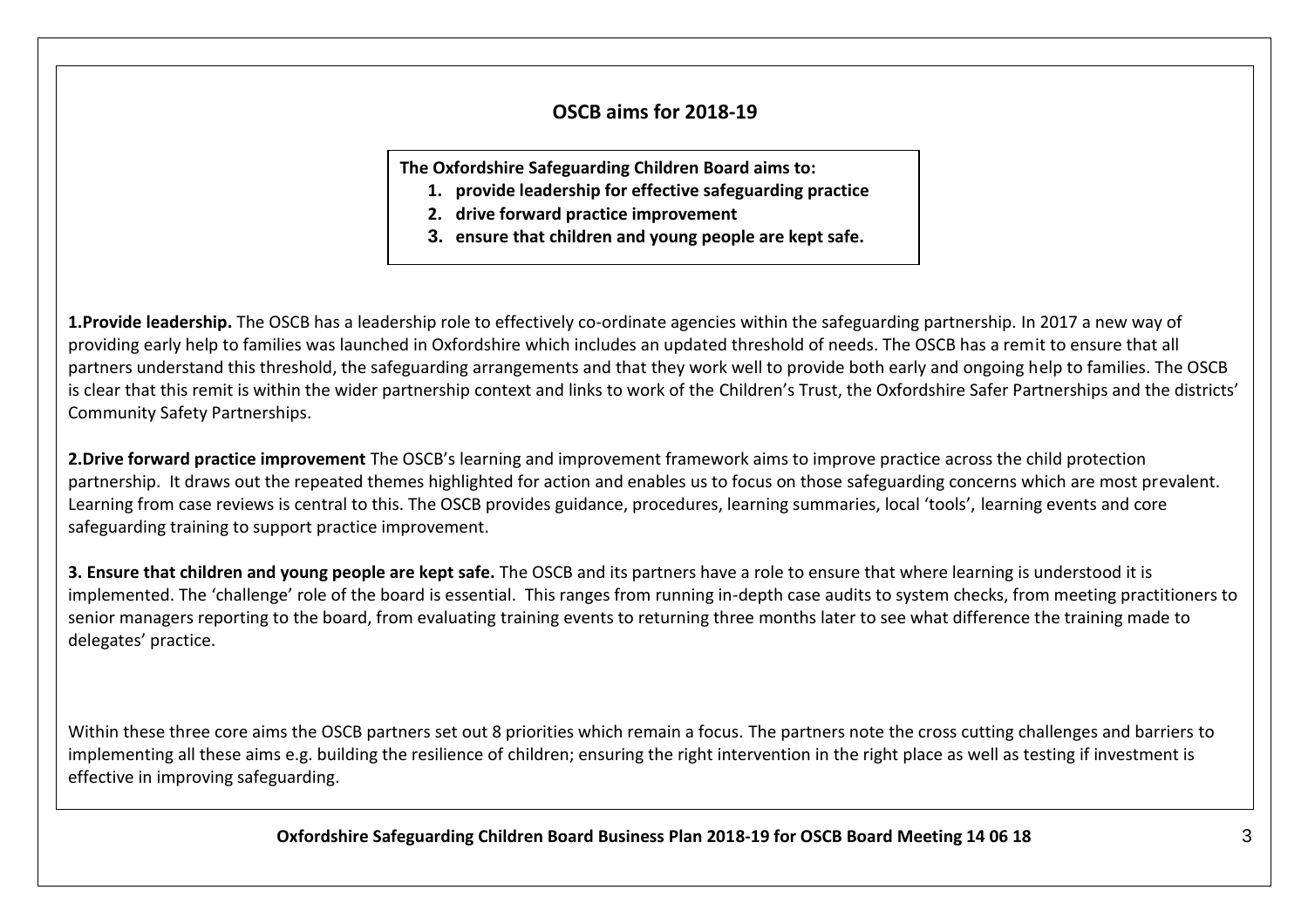### **Aim 1:** to provide leadership and governance

**Priorities:** increasing the effectiveness of the board, partnership working with Oxfordshire Safeguarding Adults Board and community engagement

#### **Why these priorities?**

**Increasing effectiveness.** The OSCB is a transparent and effective partnership which holds to account the key strategic partnerships impacting on the safeguarding arrangements in the county. The OSCB needs to review its safeguarding arrangements in light of the new Working Together Guidance with a tight focus on remit and effectiveness. We know from the recent self-assessment done by partner agencies that the OSCB has an additional role to improve its communications on showing how challenge is made and what impact it has.

**Partnership working.** The OSCB works jointly with Oxfordshire Safeguarding Adults Board (OSAB), which has the remit to lead the strategic development of adult safeguarding and to hold agencies to account for their safeguarding work with adults. Areas of commonality for collaborative for work next year have been identified as: domestic abuse, transitions from children to adult service, domestic abuse and modern slavery.

**Community engagement** The OSCB is placing a priority on increasing engagement with the voluntary, community and faith sector (VCS) organisations to promote key safeguarding messages through training and to optimise the representation on the board and its subgroups. The sector is recognised as a valuable resource within the safeguarding partnership. Improved engagement is important to raise awareness of serious safeguarding issues such as female genital mutilation, the radicalisation of young people and child sexual exploitation. This coming year will focus on supporting the VCS to secure safeguarding effectiveness at an operational level; improving communications; developing the role of the VCS partners on the boards groups.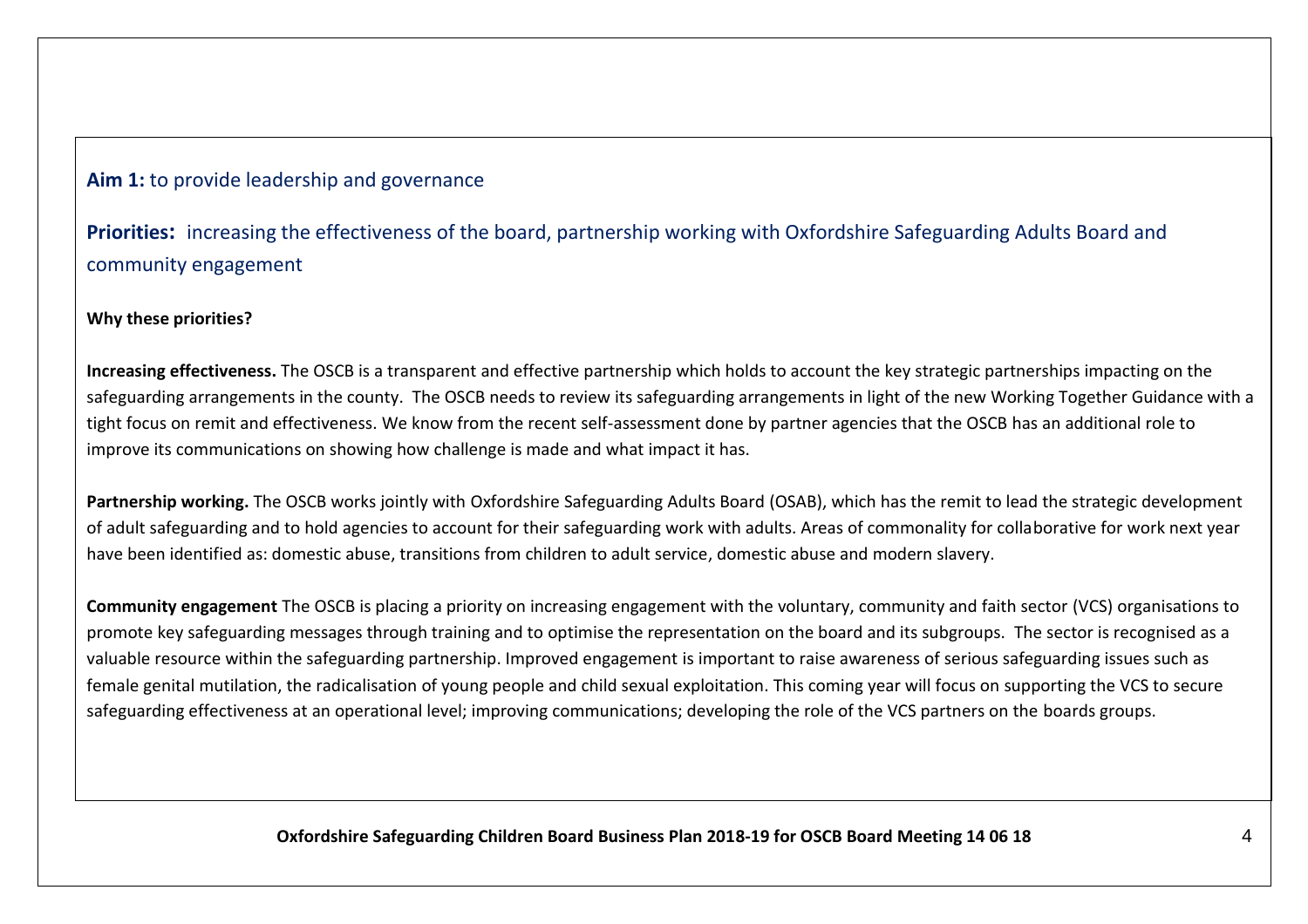## **Aim 2:** to drive forward practice improvement

## **Priorities:** working to address neglect and working to safeguard adolescents

## **Why these priorities?**

Each year the OSCB's learning and improvement framework draws out the themes for improvement. These include the ten most common points from recent case reviews. Amongst these learning points the following two factors are prominent:

**Neglect.** A repeated theme in case reviews and in the safeguarding system. Serious case reviews show that it is a consistent presenting factor for all age groups and it is the most common reason for a child to be subject to a child protection plan. Data informs us that, as workforce, we do 'see it and name it' at an early enough stage. Data also informs us that the contributory parental factors of domestic abuse; substance misuse and mental health often underpin situations of neglect. We know that it has a devastating long-term effect on children's resilience, leading to other forms of serious harm in later life.

**Safeguarding adolescents.** Issues such as mental health, self-harm, drug and alcohol misuse, and domestic violence in peer relationships are reflected in the high numbers of young people subject to child protection plans and in the care system. Audits and case reviews show the complexity of supporting this age group and the importance of continued support from services as they move in to adulthood. Feedback from young people supports this.

Analysis over the last 12 months has identified that an increasing number of adolescents are at risk of exploitation be it criminal, drugs or sexual and that there are ongoing risks with respect to entitlement in full time education which will require strategic leadership and co-ordination across schools in the county to be effective. The data on entitlement in full time education highlighted needs of children with SEN in particular.

**The joint work with OSAB** sets out actions on transitions for children to adult's services as well as domestic abuse. **The OSCB has set out actions** to address criminal exploitation including drug and sexual exploitation as well as those not in full time education which also links to the work of the Children's Trust.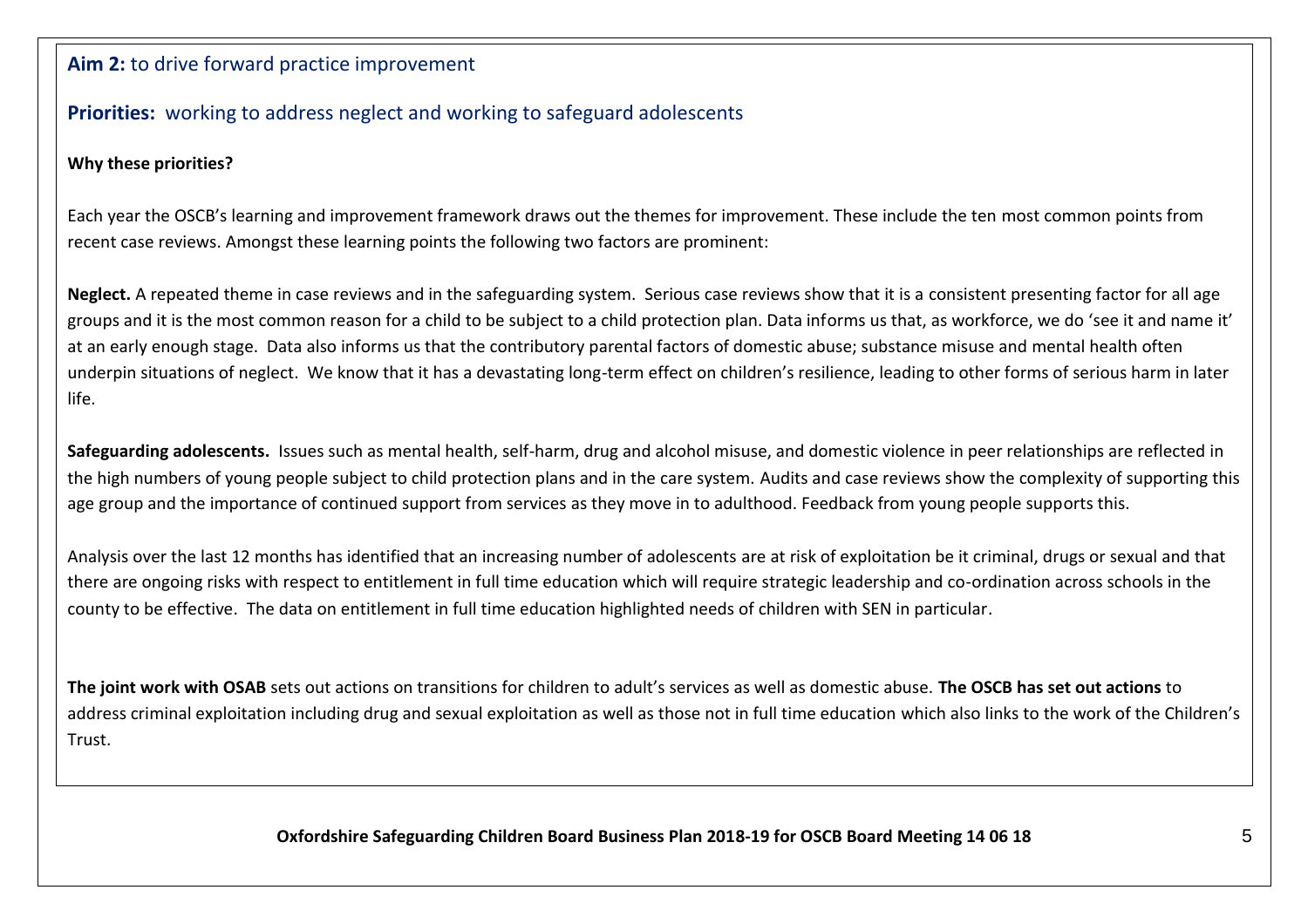#### **Aim 3: to ensure that children and young people are kept safe.**

**Priorities:** to take robust action following learning, to challenge improvements as well as to assess safeguarding risk and impact from reduced resources in the system

#### **Why these priorities?**

Act following learning. Over the last few years a significant amount of learning has been achieved. Partners have shared the ten most common learning themes from case reviews with managers and practitioners. Safeguarding training and learning events need to reflect these themes and evaluation should indicate that learning is achieved. Safeguarding communications should reinforce the messages derived from the learning and improvement work to all elements of the children's workforce.

**Challenge improvements.** The OSCB will use its local framework to test learning. For example, scrutiny through multi-agency audits; reviews of safeguarding practice; performance data and reports to the board on the work with the most vulnerable children in the county. Audits will focus on work which safeguards children at risk of neglect; in secure estate; using translators to communicate safeguarding concerns as well as children who are perpetrators of sexual crime. In all cases the OSCB will seek the views of children and parents and check use of local safeguarding resources (or 'tools').

**Assess risk and impact.** The OSCB provides guidance, procedures, learning summaries, local 'tools', learning events and core safeguarding training. Partners then self-assess how well they meet safeguarding standards to play an effective in the local safeguarding system. The aim is to ensure that children and young people are kept as safe as possible. This coming year the intention will be to incorporate their assessment of the safeguarding risks / impact from reduced resources into this self-assessment process.